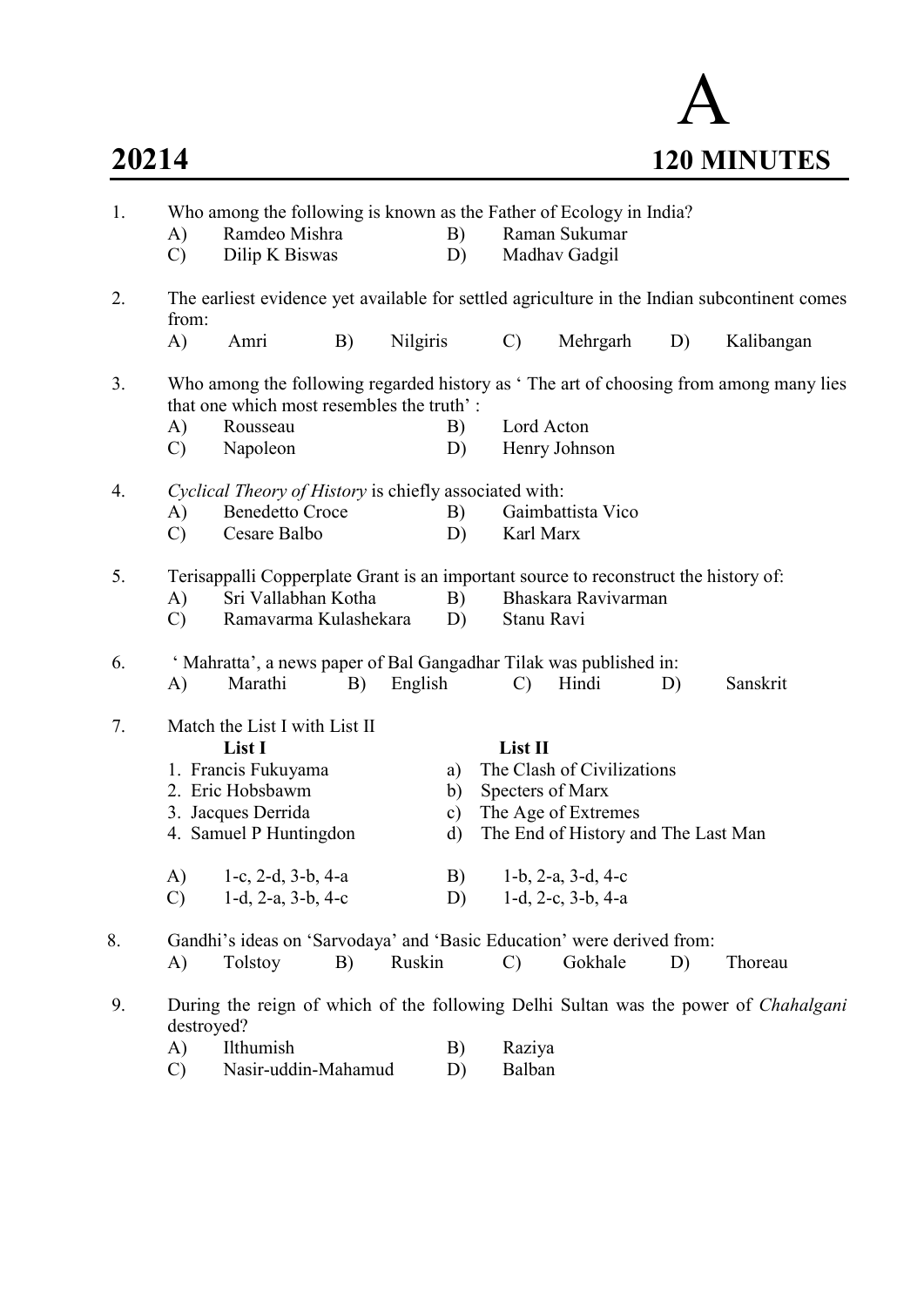| 10. | A)<br>B)<br>$\mathcal{C}$<br>D) | What was Fatwa-i-Jahandari?<br>A Policy of Merchants and Traders<br>The special assembly's proceedings<br>Guidelines for the Landlords of the villages<br>A Handbook of advise for sultans. |    |           |                    |                                  |                                                 |            |             |
|-----|---------------------------------|---------------------------------------------------------------------------------------------------------------------------------------------------------------------------------------------|----|-----------|--------------------|----------------------------------|-------------------------------------------------|------------|-------------|
| 11. | A)                              | The Portuguese hold over their possessions in India ended finally in-----.<br>1947                                                                                                          | B) | 1952      |                    | $\mathcal{C}$                    | 1961                                            | D)         | 1963        |
| 12. | A)<br>$\mathcal{C}$             | The Iron Pillar situated in Qutab Minar complex at Delhi was erected during:<br><b>Slave Dynasty</b><br>Mauryan Period                                                                      |    |           | B)<br>D)           | Gupta Perod                      | <b>Mughal Period</b>                            |            |             |
| 13. | A)                              | The Dalit Panther Movement was launched in:<br>West Bengal B)                                                                                                                               |    | Bihar     |                    | $\mathcal{C}$                    | Odisha                                          | D)         | Maharashtra |
| 14. | A)                              | After the First World War victorious powers signed the Treaty of Trianon with :<br>Hungary                                                                                                  | B) | Turkey    |                    | $\mathcal{C}$                    | Bulgeria                                        | D)         | Austria     |
| 15  | A)<br>$\mathcal{C}$             | The author of The Descent of Man:<br>Friedrich Engels<br>Martin Luther                                                                                                                      |    |           | B)<br>D)           |                                  | Louis Pasteur<br>Charles Darwin                 |            |             |
| 16. | A)                              | Stoicism, the most popular philosophy of Hellenistic period was initiated by:<br>Epicurus                                                                                                   | B) | Aristotle |                    | $\mathcal{C}$                    | Zeno                                            | D)         | Socrates    |
| 17. | A)                              | The place known by 'Deshinganadu' in medieval sources was:<br>Alappuzha                                                                                                                     | B) | Kollam    |                    | $\mathcal{C}$                    | Palghat                                         | D)         | Eranakulam  |
| 18. | A)<br>$\mathcal{C}$             | Kozhancheri Speech was an important event in the life of:<br>P Krishna Pillai<br>K P Kesava Menon                                                                                           |    |           | B)<br>D)           | C Kesavan                        | Sahodaran Ayyappan                              |            |             |
| 19. | $\bf{A}$<br>$\mathcal{C}$       | Ma Huan, a Chinese traveler visited Kerala in the-------.<br>$14th$ Century<br>$15th$ Century                                                                                               |    |           | B)<br>D)           | $13th$ Century<br>$16th$ Century |                                                 |            |             |
| 20. | A)<br>$\mathcal{C}$             | A Hypothesis is simply:<br>A Fact<br>An Imagination                                                                                                                                         |    |           | B)<br>D)           | An Evidence                      | A Tentative Conclusion                          |            |             |
| 21. | A)<br>$\mathcal{C}$             | ' Risorgimento ', was the term applied to the :<br>Revolutions of 1848<br>Bloody Sunday of 1905                                                                                             |    |           | B)<br>D)           |                                  | <b>French Revolution</b><br>Italian Unification |            |             |
| 22. | a)<br>c)                        | Arrange the following viceroys of India in chronological order.<br>Lord Reading<br>Lord Linlithgow                                                                                          |    |           | b)<br>$\mathbf{d}$ | Lord Irwin                       | Lord Willingdon                                 |            |             |
|     | A)                              | d,b,a,c                                                                                                                                                                                     | B) | c,d,a,b   |                    | $\mathcal{C}$                    | a,d,b,c                                         | D) b,d,a,c |             |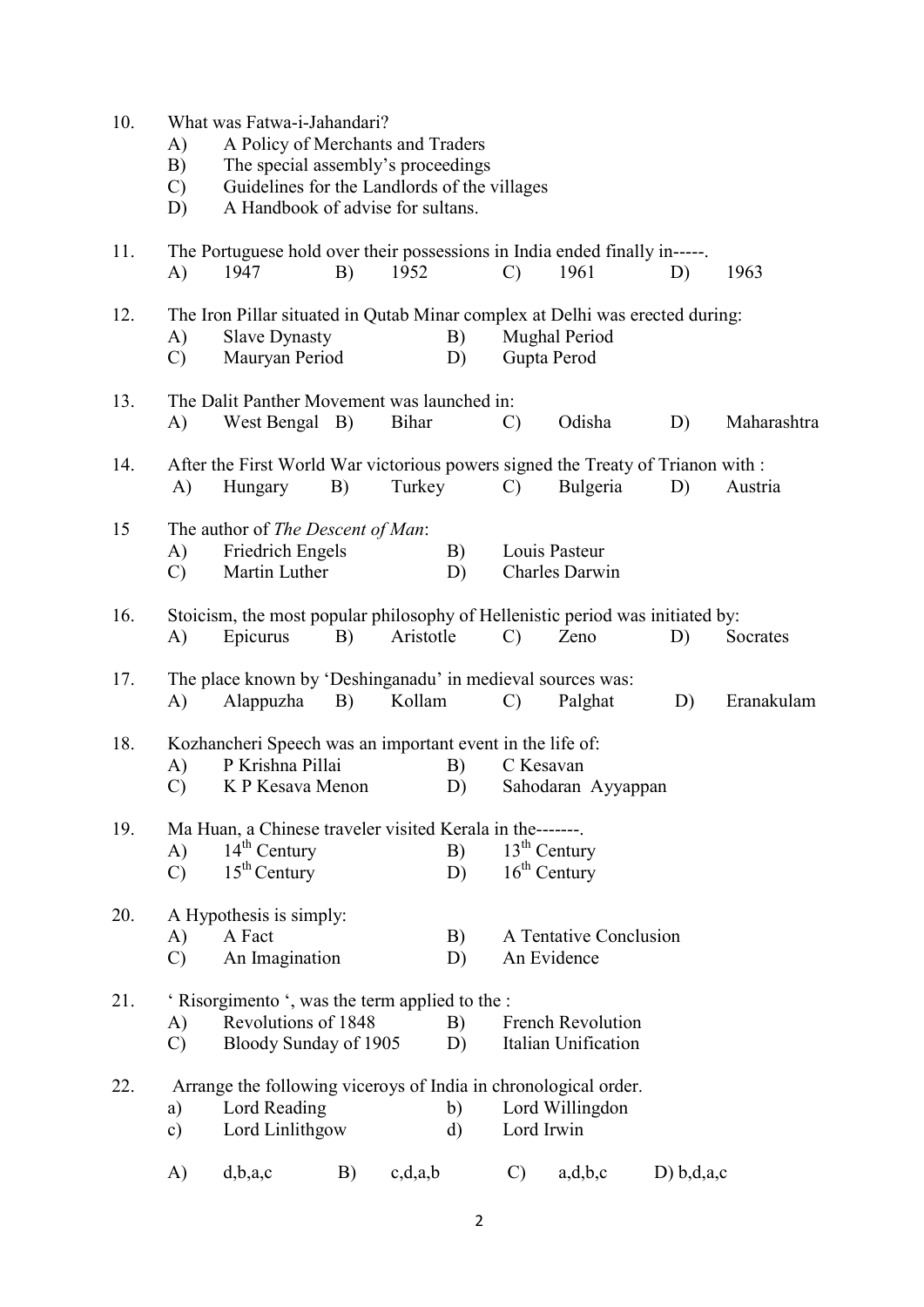23. ' The facts of history do not exist for any historian till he creates them' is the remark of :

- A) Carl Becker B) E.H Carr<br>
C) Marc Bloch D) A L Row
- Marc Bloch D) A L Rowse

24. Emile Durkheim coined the word 'anomie' to denote:

- A) Human Progress
- B) The Free Play of Mind
- C) Historical Antecedents
- D) The condition of the individual isolated from his society
- 25. In the naval battle of Trafalgar in 1805 Napoleon was defeated by :
	- A) Admiral Benbow B) Admiral Edward Hawke
	- C) Admiral Byng D) Admiral Nelson
- 26. The secret society Young Italy was established for Italian unification by:
	- A) Giuseppe Garibaldi B) Count Cavour
	- C) Joseph Mazzini D) Vincent Gioberti

|  | 27. Whose memoir on India is <i>Kitab-ur-Rehla</i> ? |                       |
|--|------------------------------------------------------|-----------------------|
|  | A) Ziauddin Barani                                   | B) Ibn Batuta         |
|  | C) Al Beruni                                         | D) Abdul Hamid Lahori |

### 28. Under sultanate the official title Diwan-i-Rasalat was given to:

- A) The minister in charge of military affairs
- B) The Prime Minister
- C) Minister in charge of forts
- D) The minister of foreign affairs

# 29. Who among the following signed the first Subsidiary alliance in India?

- A) Nawab of Oudh B) Raja of Travancore
- C) Nizam of Hyderabad D) Scindhyas of Gwalior

 30. Kudumbasree Mission was launched in Kerala in------. A) 1996 B) 1998 C) 2000 D) 1999

31. The phrase "Collective Consciousness" in social research was introduced by:

- A) Etienne Gilson B) Marc Bloch
- C) Andre Burguiere D) Emile Durkheim

## 32. Which of the following is not correctly matched?

- 1. Deoband school Saiyid Ahamad Madani
- 2. Majlis-i-Ahrar Maulana Azad
- 3. Khaksar Inayat Ullah Mashriki
- 4. Khudai Khidmatgar Abdul Gaffar Khan
- A) 1 B) 2 C) 3 D) 4
- 33. Black Hole tragedy happened in the year: A) 1757 B) 1756 C) 1784 D) 1773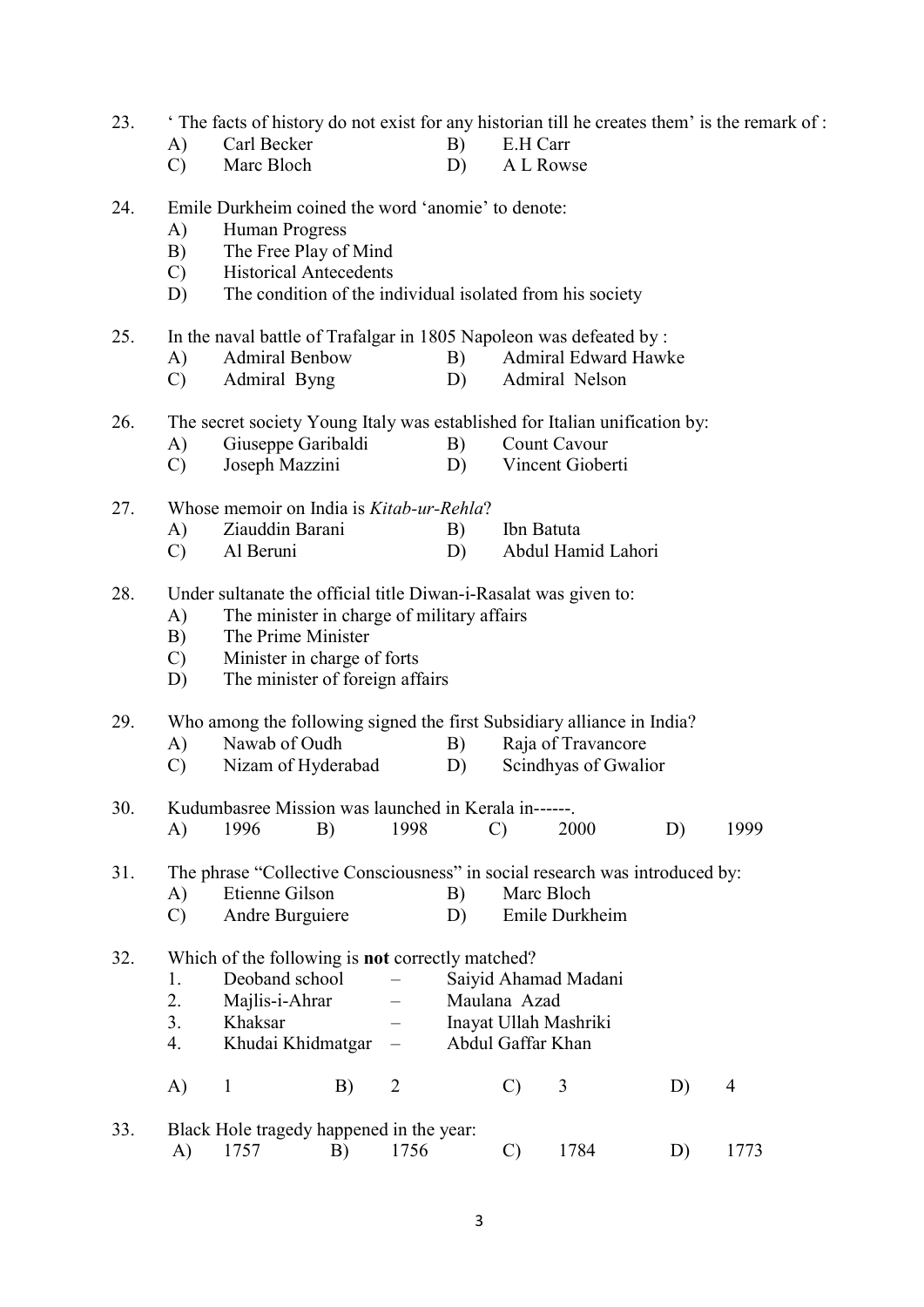| 34. |                                   |                                                                                                   |    |           |               |               |                                          |    | Sir Richard Strachey Commission was appointed by Lord Lytton to study and submit     |
|-----|-----------------------------------|---------------------------------------------------------------------------------------------------|----|-----------|---------------|---------------|------------------------------------------|----|--------------------------------------------------------------------------------------|
|     | report on:<br>A)<br>$\mathcal{C}$ | Railway System<br>Famine                                                                          |    |           | B)<br>D)      | Education     | Revenue System                           |    |                                                                                      |
| 35. |                                   | The First Factory Act was enacted in British India in-----.                                       |    |           |               |               |                                          |    |                                                                                      |
|     | A)                                | 1871                                                                                              | B) | 1891      |               | $\mathcal{C}$ | 1901                                     | D) | 1881                                                                                 |
| 36. | A)<br>$\mathcal{C}$               | The founder of French East India Company for trade in India:<br>Francois Martin<br>Francois Caron |    |           | B)<br>D)      |               | Jean Baptiste Colbert<br>Nicolas Fouquet |    |                                                                                      |
| 37. | held at:                          |                                                                                                   |    |           |               |               |                                          |    | Non-Cooperation Movement was accepted by Indian National Congress in its session     |
|     | A)                                | Surat                                                                                             | B) | Calcutta  |               | $\mathcal{C}$ | Nagpur                                   | D) | Bombay                                                                               |
| 38. |                                   | Sahodharan Ayyappan started 'Misrabhojanam' in 1917 at:                                           |    |           |               |               |                                          |    |                                                                                      |
|     | A)                                | Vaikkom                                                                                           | B) | Venganore |               | $\mathcal{C}$ | Sivagiri                                 | D) | Cherai                                                                               |
| 39. |                                   | set up in 1953?                                                                                   |    |           |               |               |                                          |    | Who among the following was not a member of the State Reorganization Commission      |
|     | A)                                | Fazal Ali                                                                                         |    |           | B)            |               | K.M Panikkar                             |    |                                                                                      |
|     | $\mathcal{C}$                     | Rajendra Prasad                                                                                   |    |           | D)            |               | H.N Kunzru                               |    |                                                                                      |
| 40. |                                   | The largest mural painting in Kerala, 'Gajendramoksham' can be seen at the palace of:             |    |           |               |               |                                          |    |                                                                                      |
|     | A)                                | Padmanabhapuram                                                                                   |    |           | B)            |               | Krishnapuram                             |    |                                                                                      |
|     | $\mathcal{C}$                     | Poonjar                                                                                           |    |           | D)            | Chirakkal     |                                          |    |                                                                                      |
| 41. |                                   |                                                                                                   |    |           |               |               |                                          |    | From which of the following country did India borrow the idea of Fundamental Rights? |
|     | A)                                | <b>USA</b>                                                                                        | B) | Canada    |               | $\mathcal{C}$ | Russia                                   | D) | <b>Britain</b>                                                                       |
| 42. |                                   | Match the List I with List II<br>List I                                                           |    |           |               | List II       |                                          |    |                                                                                      |
|     | 1.                                | Ramanujacharya                                                                                    |    |           | a)            | Advaita       |                                          |    |                                                                                      |
|     | 2.                                | Sankaracharya                                                                                     |    |           | $\mathbf{b}$  |               | Vishishtadvaita                          |    |                                                                                      |
|     | 3.                                | Madhavacharya                                                                                     |    |           | $\mathbf{c})$ |               | Shuddhadvaita                            |    |                                                                                      |
|     | 4.                                | Vallabhacharya                                                                                    |    |           | d)            | Dvaita        |                                          |    |                                                                                      |
|     | A)                                | $1-d$ , $2-a$ , $3-b$ , $4-c$                                                                     |    |           | B)            |               | $1-c$ , $2-a$ , $3-d$ , $4-b$            |    |                                                                                      |
|     | $\mathcal{C}$                     | $1-d$ , $2-c$ , $3-a$ , $4-b$                                                                     |    |           | D)            |               | $1-b$ , $2-a$ , $3-d$ , $4-c$            |    |                                                                                      |
| 43. |                                   | The branch of philosophy which deals with values:                                                 |    |           |               |               |                                          |    |                                                                                      |
|     | A)                                | Metaphysics                                                                                       |    |           | B)            | Axiology      |                                          |    |                                                                                      |
|     | $\mathcal{C}$                     | Epistemology                                                                                      |    |           | D)            |               | None of these                            |    |                                                                                      |
| 44. |                                   | The founder of Gahadavala Dynasty:                                                                |    |           |               |               |                                          |    |                                                                                      |
|     | A)                                | Shri Harsha                                                                                       |    |           | B)            |               | Jai Chandra                              |    |                                                                                      |
|     | $\mathcal{C}$                     | Govinda Chandra                                                                                   |    |           | D)            |               | Chandra Deva                             |    |                                                                                      |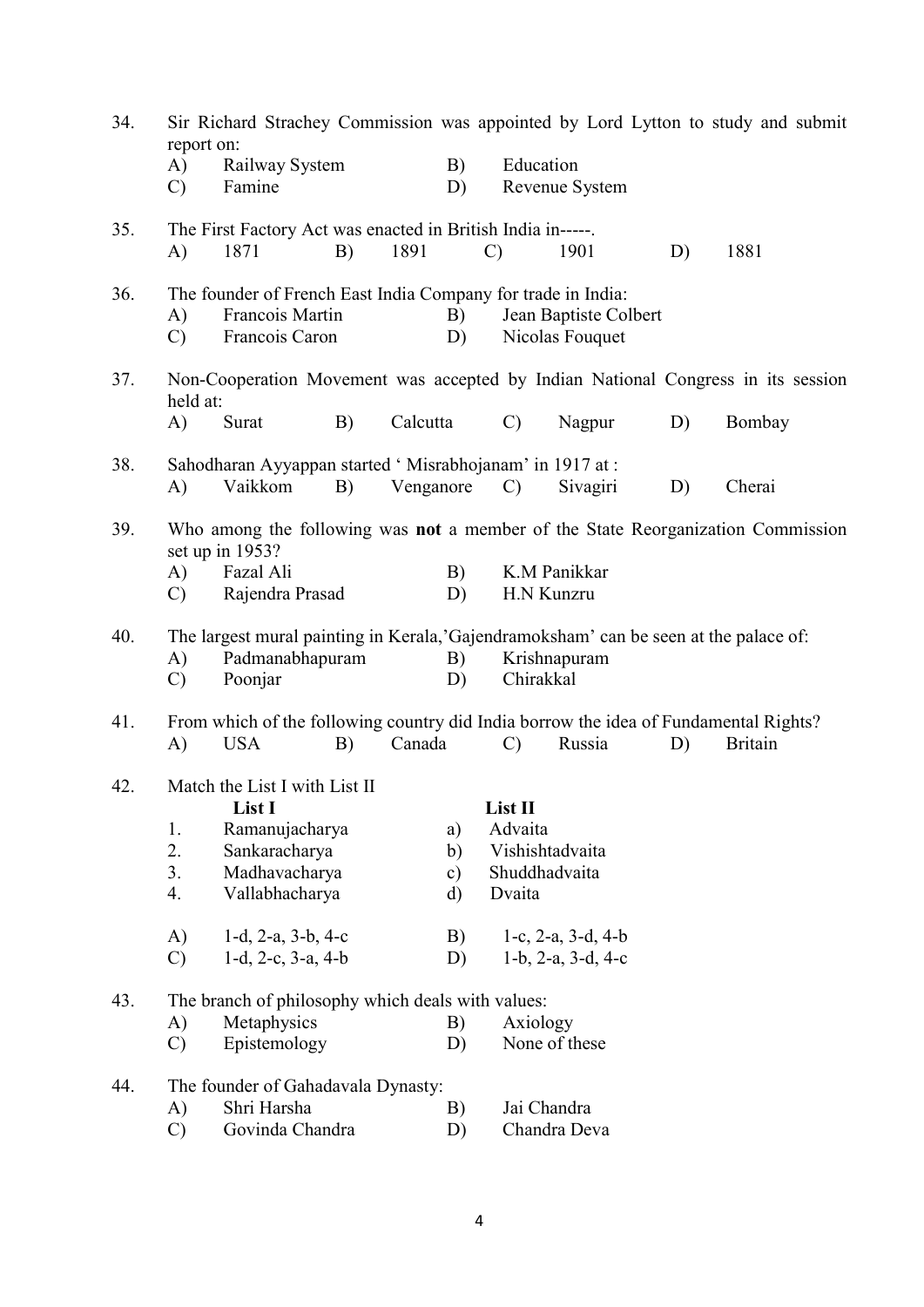| 45. |               | First foreigner to become the president of Indian National Congress.                |    |          |    |               |                                |    |                                                                                       |
|-----|---------------|-------------------------------------------------------------------------------------|----|----------|----|---------------|--------------------------------|----|---------------------------------------------------------------------------------------|
|     | A)            | A O Hume                                                                            |    |          | B) |               | William Wedderburn             |    |                                                                                       |
|     | $\mathbf{C}$  | George Yule                                                                         |    |          | D) |               | Alfred Webb                    |    |                                                                                       |
| 46. |               | self indulgence:                                                                    |    |          |    |               |                                |    | Name the religious sect of ancient India which promoted unrestrained individualistic  |
|     | A)            | Jainism                                                                             | B) | Ajivikas |    | $\mathcal{C}$ | <b>Buddhism</b>                | D) | Hinduism                                                                              |
| 47. |               | The concept 'Public Sphere' is popularized in the realm of social history by:       |    |          |    |               |                                |    |                                                                                       |
|     | A)            | Keith Jenkins                                                                       |    |          | B) |               | Jurgen Habermas                |    |                                                                                       |
|     | $\mathcal{C}$ | Hyden White                                                                         |    |          | D) |               | <b>Roland Barthes</b>          |    |                                                                                       |
| 48. |               | The author of Staying Alive: Women, Ecology and Development.                        |    |          |    |               |                                |    |                                                                                       |
|     | A)            | Medha Patkar                                                                        |    |          | B) |               | Sunderlal Bahuguna             |    |                                                                                       |
|     | $\mathcal{C}$ | Vandana Siva                                                                        |    |          | D) |               | Arundhati Roy                  |    |                                                                                       |
| 49. |               | The first epigraphic reference to committing Sati has been found from:              |    |          |    |               |                                |    |                                                                                       |
|     | A)            | Patna                                                                               | B) | Prayag   |    | $\mathcal{C}$ | Bhitari                        | D) | Eran                                                                                  |
| 50. |               | $17th$ century?                                                                     |    |          |    |               |                                |    | Which among the following was the most important commodity exported from India in the |
|     | A)            | Spices                                                                              |    |          | B) |               | Cotton Textile                 |    |                                                                                       |
|     | $\mathcal{C}$ | Indigo                                                                              |    |          | D) | Salt          |                                |    |                                                                                       |
| 51. |               | The most well known variety of grain grown by the vedic Aryans was known as:        |    |          |    |               |                                |    |                                                                                       |
|     | A)            | Mugda                                                                               | B) | Vrihi    |    | $\mathcal{C}$ | Ikshu                          | D) | Yava                                                                                  |
| 52. |               | The Valangai and Idangai division of South Indian society was first noticed in the: |    |          |    |               |                                |    |                                                                                       |
|     | A)            | Sangam Period                                                                       |    |          | B) |               | Pallava Period                 |    |                                                                                       |
|     | $\mathbf{C}$  | Chola Period                                                                        |    |          | D) |               | Nayaka Period                  |    |                                                                                       |
| 53. |               | The concept which was the base of colonial understanding on India's past:           |    |          |    |               |                                |    |                                                                                       |
|     |               | A) Segmentary State B)                                                              |    |          |    |               | Theocratic State               |    |                                                                                       |
|     | $\mathcal{C}$ | Oriental Despotism                                                                  |    |          | D) | Feudalism     |                                |    |                                                                                       |
| 54. |               | An incomplete novel of O. Chandu Menon:                                             |    |          |    |               |                                |    |                                                                                       |
|     | A)            | Indulekha                                                                           | B) | Ritumati |    | $\mathcal{C}$ | Sarada                         | D) | Sreemathi                                                                             |
| 55. |               | 'All History is Contemporary History', who said this?                               |    |          |    |               |                                |    |                                                                                       |
|     | A)            | Lord Action                                                                         |    |          | B) |               | R G Collingwood                |    |                                                                                       |
|     | $\mathcal{C}$ | J B Burry                                                                           |    |          | D) |               | <b>Benedetto Croce</b>         |    |                                                                                       |
| 56. |               | The English historian who is credited with 'Great Men Theory':                      |    |          |    |               |                                |    |                                                                                       |
|     | A)            | Arnold Toynbee                                                                      |    |          | B) |               | Henry Thomas Buckle            |    |                                                                                       |
|     | $\mathcal{C}$ | Thomas Carlyle                                                                      |    |          | D) |               | <b>Bertrand Russell</b>        |    |                                                                                       |
| 57. |               | Which among the following was not a barrier to objectivity?                         |    |          |    |               |                                |    |                                                                                       |
|     | A)            | Nature of historical events                                                         |    |          | B) |               | Selection of historical events |    |                                                                                       |
|     | $\mathcal{C}$ | Error of understanding                                                              |    |          | D) |               | Possessing critical spirit     |    |                                                                                       |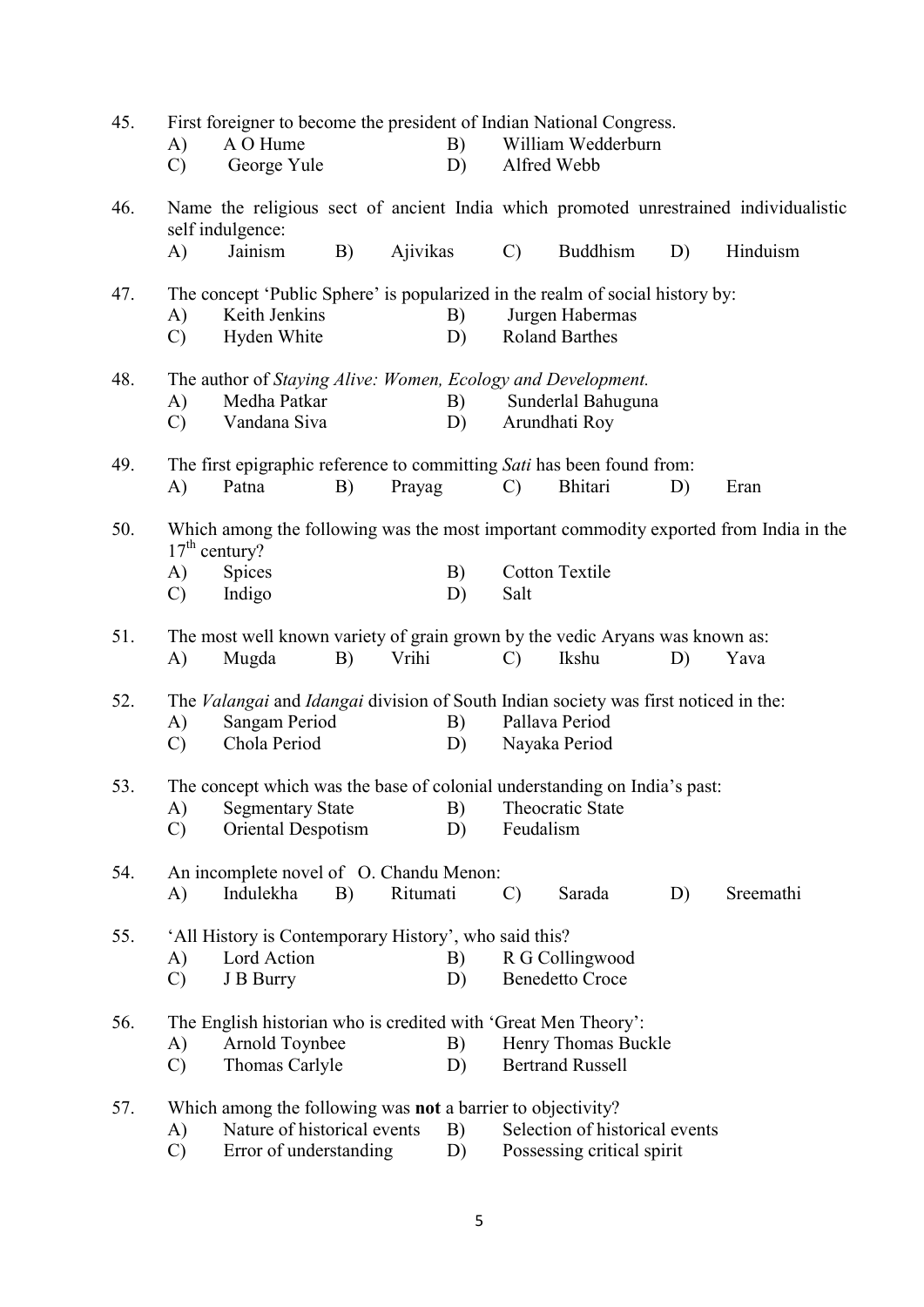| 58. |                | Arguments from silence' is otherwise known as:                    |               |                                                                                        |
|-----|----------------|-------------------------------------------------------------------|---------------|----------------------------------------------------------------------------------------|
|     | A)             | <b>Negative Reasoning</b>                                         | B)            | Precautions                                                                            |
|     | $\mathcal{C}$  | Positive Reasoning                                                | D)            | Reorganising Arguments                                                                 |
| 59. |                | To find out the authenticity of a document, the historian adopts: |               |                                                                                        |
|     | A)             | Imagination                                                       | B)            | <b>External Criticism</b>                                                              |
|     | $\mathcal{C}$  | Card system                                                       | D)            | Optimism                                                                               |
| 60. |                |                                                                   |               | An inductive process in which the historian goes from particular to general is called: |
|     | A)             | Generalisation                                                    | B)            | Searching strategy                                                                     |
|     | $\mathcal{C}$  | Illustrations                                                     | D)            | Tautology                                                                              |
| 61. |                |                                                                   |               | The word Bibliography is derived from the Greek word 'biblio' which means:             |
|     | A)             | Compilation                                                       | B)            | Author                                                                                 |
|     | $\mathcal{C}$  | Additions                                                         | D)            | <b>Book</b>                                                                            |
| 62. |                |                                                                   |               | Which among the following not included among the items of Appendices?                  |
|     | A)             | Tables and Illustrations                                          |               |                                                                                        |
|     | B)             | References                                                        |               |                                                                                        |
|     | $\mathcal{C}$  | Copies of rare documents                                          |               |                                                                                        |
|     | D)             | Schedules and forms in collecting data                            |               |                                                                                        |
| 63. |                | In Jain literature, 'Parisista Parvan' was written by:            |               |                                                                                        |
|     | A)             | Asva Ghosha                                                       | B)            | Hemachandra                                                                            |
|     | $\mathcal{C}$  | Patanjali                                                         | D)            | Sangadasa                                                                              |
| 64. |                | Identify the work not written by Abdul Quadir Badauni:            |               |                                                                                        |
|     | A)             | Qanun-i-Humayuni                                                  | B)            | Tarikh-i-Alfi                                                                          |
|     | $\mathcal{C}$  | Muntakhab-ul-Tawarikh                                             | D)            | Najat-ul-Rashid                                                                        |
| 65. |                | Match the works in List I with their authors in List II           |               |                                                                                        |
|     |                | List I                                                            | List II       |                                                                                        |
|     | 1              | Padshahnama                                                       | a)            | Amir Khusrau                                                                           |
|     | 2              | Qiran-us-Sadain                                                   | b)            | Ibn Batuta                                                                             |
|     | 3              | Tabaquat-i-Nasiri                                                 | $\mathbf{c})$ | Abdul Hamid Lahori                                                                     |
|     | $\overline{4}$ | Kitab-ul-Rahla                                                    | d)            | Minhaj-us-Siraj                                                                        |
|     | A)             | $1-a$ , $2-c$ , $3-b$ , $4-d$                                     | B)            | 1-c, $2-a$ , $3-d$ , $4-b$                                                             |
|     | $\mathcal{C}$  | $1-d$ , $2-a$ , $3-b$ , $4-c$                                     | D)            | $1-b$ , $2-d$ , $3-a$ , $4-c$                                                          |
|     |                |                                                                   |               |                                                                                        |
| 66. |                | Imperial Gazetteer of India was the effort of:                    |               |                                                                                        |
|     | A)             | Moreland                                                          | B)            | W W Hunter                                                                             |
|     | $\mathcal{C}$  | V A Smith                                                         | D)            | Lord Macaulay                                                                          |
| 67. |                |                                                                   |               | Nationalist historian who was appointed as Vice President of the International         |
|     |                | Commission set by UNESCO to edit History of Mankind:              |               |                                                                                        |
|     | A)             | K P Jaiswal                                                       | B)            | Rajendra Lal Mitra                                                                     |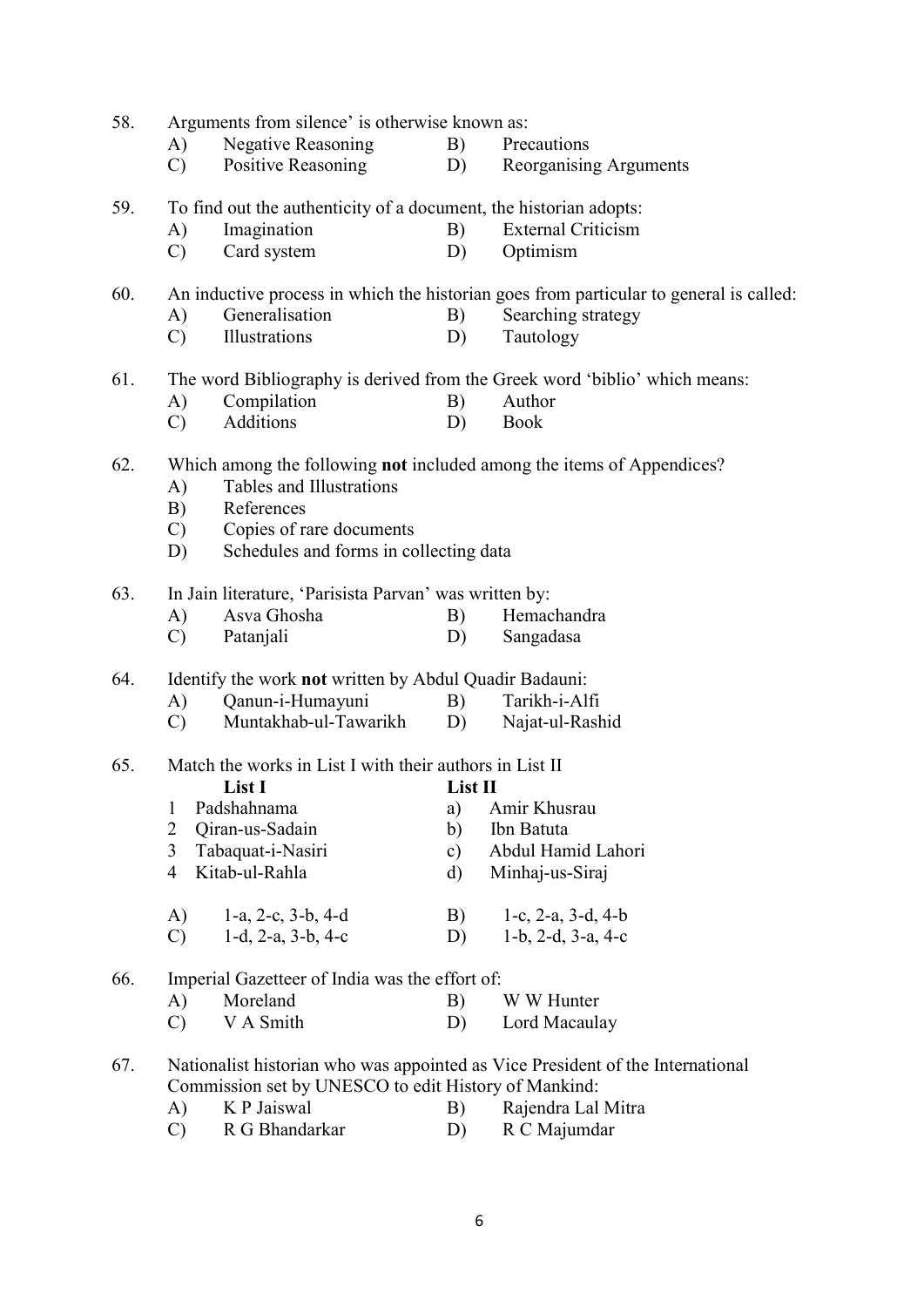| 68. |               | Match the list I with list II                                                                     |    |               |                      |               |                               |    |          |
|-----|---------------|---------------------------------------------------------------------------------------------------|----|---------------|----------------------|---------------|-------------------------------|----|----------|
|     |               | List I                                                                                            |    |               |                      | List II       |                               |    |          |
|     |               | 1. Irfan Habib                                                                                    |    | a)            |                      |               | Communalism in Modern India   |    |          |
|     |               | 2. Bipan Chandra                                                                                  |    | b)            | History of Aurangzeb |               |                               |    |          |
|     |               | 3. J N Sarkar                                                                                     |    | $\mathbf{c})$ |                      |               | An Atlas of the Mughal Empire |    |          |
|     |               | 4. R G Bhandarkar                                                                                 |    | d)            |                      |               | The Early History of Deccan   |    |          |
|     | A)            | 1-c, $2-a$ , $3-b$ , $4-d$                                                                        |    |               | B)                   |               | 1-c, $2-a$ , $3-d$ , $4-b$    |    |          |
|     | $\mathbf{C}$  | $1-d$ , $2-b$ , $3-a$ , $4-c$                                                                     |    |               | D)                   |               | $1-b$ , $2-d$ , $3-a$ , $4-c$ |    |          |
| 69. |               | The Greek Historian who wrote the book 'Hellenica':                                               |    |               |                      |               |                               |    |          |
|     | A)            | Polybius                                                                                          | B) |               | Herodotus            | $\mathcal{C}$ | Thucydides                    | D) | Xenophon |
| 70. |               | Which among the following statements, is not a characteristic of Enlightenment<br>historiography? |    |               |                      |               |                               |    |          |
|     | A)            | It is secular in nature                                                                           |    |               | B)                   |               | Idea of providentialism       |    |          |
|     | $\mathcal{C}$ | It is rationalistic                                                                               |    |               | D)                   |               | Idea of human progress        |    |          |
| 71. |               | The Annales Historian who wrote the book, 'Feudal Society':                                       |    |               |                      |               |                               |    |          |
|     | A)            | Fernand Braudel                                                                                   |    |               | B)                   | Marc Block    |                               |    |          |
|     | $\mathcal{C}$ | Lucien Febvre                                                                                     |    |               | D)                   |               | Jacques Revel                 |    |          |
| 72. |               | Identify the work of Ronald Barthes among the following:                                          |    |               |                      |               |                               |    |          |
|     | A)            | The Order of Things                                                                               |    |               | B)                   |               | The New Historicism           |    |          |
|     | $\mathbf{C}$  | <b>Elements of Semiology</b>                                                                      |    |               | D)                   |               | On the Genealogy of Meals     |    |          |
| 73. |               | Theory of Cultural Hegemony is attributed to:                                                     |    |               |                      |               |                               |    |          |
|     | A)            | Jacques Derrida                                                                                   |    |               | B)                   | Roger Char    |                               |    |          |
|     | $\mathcal{C}$ | Levi-Strauss                                                                                      |    |               | D)                   |               | Antonio Gramsci               |    |          |
| 74. |               | The British historiographer who authored, 'Why History? Ethics and Post Modernity':               |    |               |                      |               |                               |    |          |
|     | A)            | Hayden White                                                                                      |    |               | B)                   |               | Michel Foucault               |    |          |
|     | $\mathcal{C}$ | Keith Jenkins                                                                                     |    |               | D)                   |               | Alfred R Lindesmith           |    |          |
| 75. |               | Remains of iron ploughshare have been discovered in Kerala from:                                  |    |               |                      |               |                               |    |          |
|     | A)            | <b>Edakkal Caves</b>                                                                              |    |               | B)                   | Ambukuthy     |                               |    |          |
|     | $\mathcal{C}$ | Kuppakolli                                                                                        |    |               | D)                   |               | Ambalavayal                   |    |          |
| 76. |               | The mountain pass which connects Kerala with Coorg:                                               |    |               |                      |               |                               |    |          |
|     | A)            | Aruvaimozhi                                                                                       |    |               | B)                   | Aryankavu     |                               |    |          |
|     | $\mathcal{C}$ | Thamarasseri                                                                                      |    |               | D)                   | Perambadi     |                               |    |          |
| 77. |               | Mayan was the chief deity of the Tinai;                                                           |    |               |                      |               |                               |    |          |
|     | A)            | Kurinchi                                                                                          | B) | Mullai        |                      | $\mathcal{C}$ | Palai                         | D) | Marutham |
| 78. |               | Which among the following was not included in the four Kazhakams of Brahmin<br>Settlements?       |    |               |                      |               |                               |    |          |
|     | A)            | Pappinisseri                                                                                      |    |               | B)                   | Payyannur     |                               |    |          |
|     | $\mathcal{C}$ | Panniyur                                                                                          |    |               | D)                   |               | Chengannur                    |    |          |
|     |               |                                                                                                   |    |               |                      |               |                               |    |          |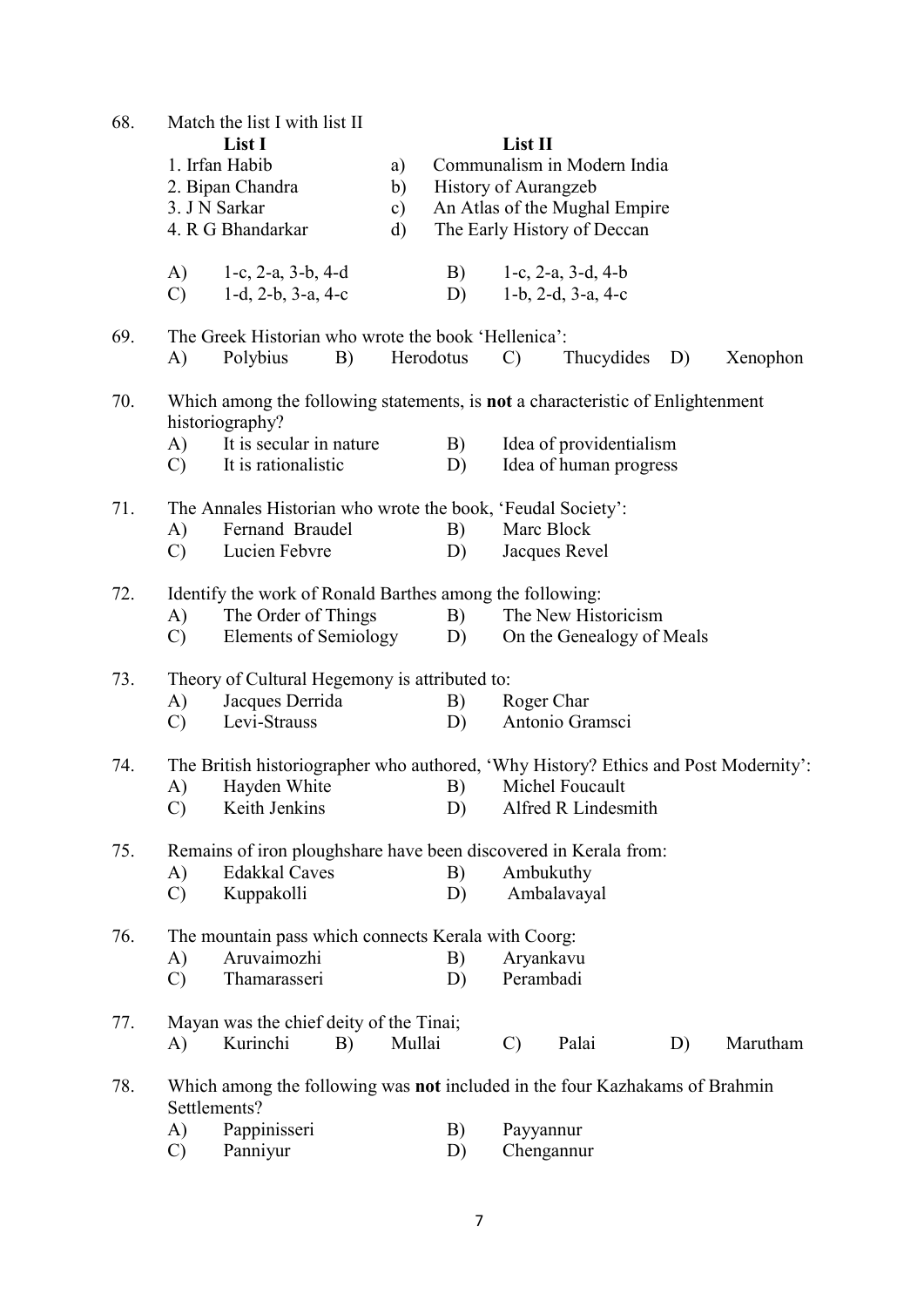| 79. | Kerala?             |                                                            |    |           |          |                | Which among the following caste was not included in Ainkudikammalar of Medieval    |    |            |
|-----|---------------------|------------------------------------------------------------|----|-----------|----------|----------------|------------------------------------------------------------------------------------|----|------------|
|     | A)                  | Asari                                                      | B) | Kollan    |          | $\mathcal{C}$  | Vellalar                                                                           | D) | Thattan    |
| 80. |                     | The land owning section in Medieval Kerala society:        |    |           |          |                |                                                                                    |    |            |
|     | A)                  | Uralar                                                     | B) | Karalar   |          | $\mathcal{C}$  | Paniyalar                                                                          | D) | Karuvan    |
| 81. |                     | Samakshathu Chollal is related to:                         |    |           |          |                |                                                                                    |    |            |
|     | A)                  | Muzhikulam Kacham<br>Koiladhikarikal                       |    |           | B)       |                | Sanketham                                                                          |    |            |
|     | $\mathbf{C}$        |                                                            |    |           | D)       |                | Kadavalloor Anyonyam                                                               |    |            |
| 82. |                     | The Jain temple of Medieval Kerala near Perumbavoor is at: |    |           |          |                |                                                                                    |    |            |
|     | A)<br>$\mathcal{C}$ | Thirucharanam<br>Kallil                                    |    |           | B)<br>D) | Pulpalli       | Panamaram                                                                          |    |            |
|     |                     |                                                            |    |           |          |                |                                                                                    |    |            |
| 83. |                     | Match the following in List I with List II<br>List 1       |    |           |          | List II        |                                                                                    |    |            |
|     |                     | 1. Ramayanam Champu                                        |    |           |          | a) Ezhuthachan |                                                                                    |    |            |
|     |                     | 2. Ashtami Champu                                          |    |           |          |                | b) Kunchan Nambiar                                                                 |    |            |
|     |                     | 3. Kaivalya Navaneetham<br>4. Sabha Pravesham              |    |           |          |                | c) Punam Namboothiri<br>d) Melpathur Narayana Bhattathiri                          |    |            |
|     |                     |                                                            |    |           |          |                |                                                                                    |    |            |
|     | A)                  | $1-c$ , $2-d$ , $3-a$ , $4-b$                              |    |           | B)       |                | $1-a$ , $2-c$ , $3-b$ , $4-d$                                                      |    |            |
|     | $\mathcal{C}$       | $1-d$ , $2-a$ , $3-c$ , $4-b$                              |    |           | D)       |                | 1-b, 2-a, 3-c, 4-d                                                                 |    |            |
| 84. |                     |                                                            |    |           |          |                | Synod of Diamper was conducted in 1959 under the leadership of:                    |    |            |
|     | A)                  | Alexis-de-Menezes                                          |    |           | B)       |                | Don Manual                                                                         |    |            |
|     | $\mathcal{C}$       | Francis Ross                                               |    |           | D)       |                | Arch Bishop Garcia                                                                 |    |            |
| 85. |                     |                                                            |    |           |          |                | The year in which Malabar Province was detached from the Bombay Presidency and     |    |            |
|     | A)                  | incorporated to Madras Presidency:<br>1795                 | B) | 1799      |          | $\mathcal{C}$  | 1800                                                                               | D) | 1801       |
|     |                     |                                                            |    |           |          |                |                                                                                    |    |            |
| 86. |                     |                                                            |    |           |          |                | Point out the language not given for the names of plants in Horthus Malabaricus.   |    |            |
|     | A)                  | Hindi                                                      | B) | Sanskrit  |          | $\mathcal{C}$  | Malayalam                                                                          | D) | Latin      |
| 87. |                     | Kochi Pulaya Maha Sabha was founded in the year-----.      |    |           |          |                |                                                                                    |    |            |
|     | A)                  | 1914                                                       | B) | 1913      |          | $\mathcal{C}$  | 1919                                                                               | D) | 1905       |
| 88. |                     | First Kerala Political Conference was held in 1920 at:     |    |           |          |                |                                                                                    |    |            |
|     | A)                  | Kozhikode                                                  | B) | Ottapalam |          | $\mathcal{C}$  | Cochin                                                                             | D) | Thalasseri |
| 89. |                     |                                                            |    |           |          |                | Total number of assembly seats when the newly formed State of Kerala went to polls |    |            |
|     |                     | in March 1957:                                             |    |           |          |                |                                                                                    |    |            |
|     | A)                  | 136                                                        | B) | 126       |          | $\mathcal{C}$  | 132                                                                                | D) | 122        |
| 90. |                     |                                                            |    |           |          |                | Akshara Keralam Project was launched by the Government of Kerala in------.         |    |            |
|     | A)                  | 1990                                                       | B) | 1992      |          | C)             | 1993                                                                               | D) | 1991       |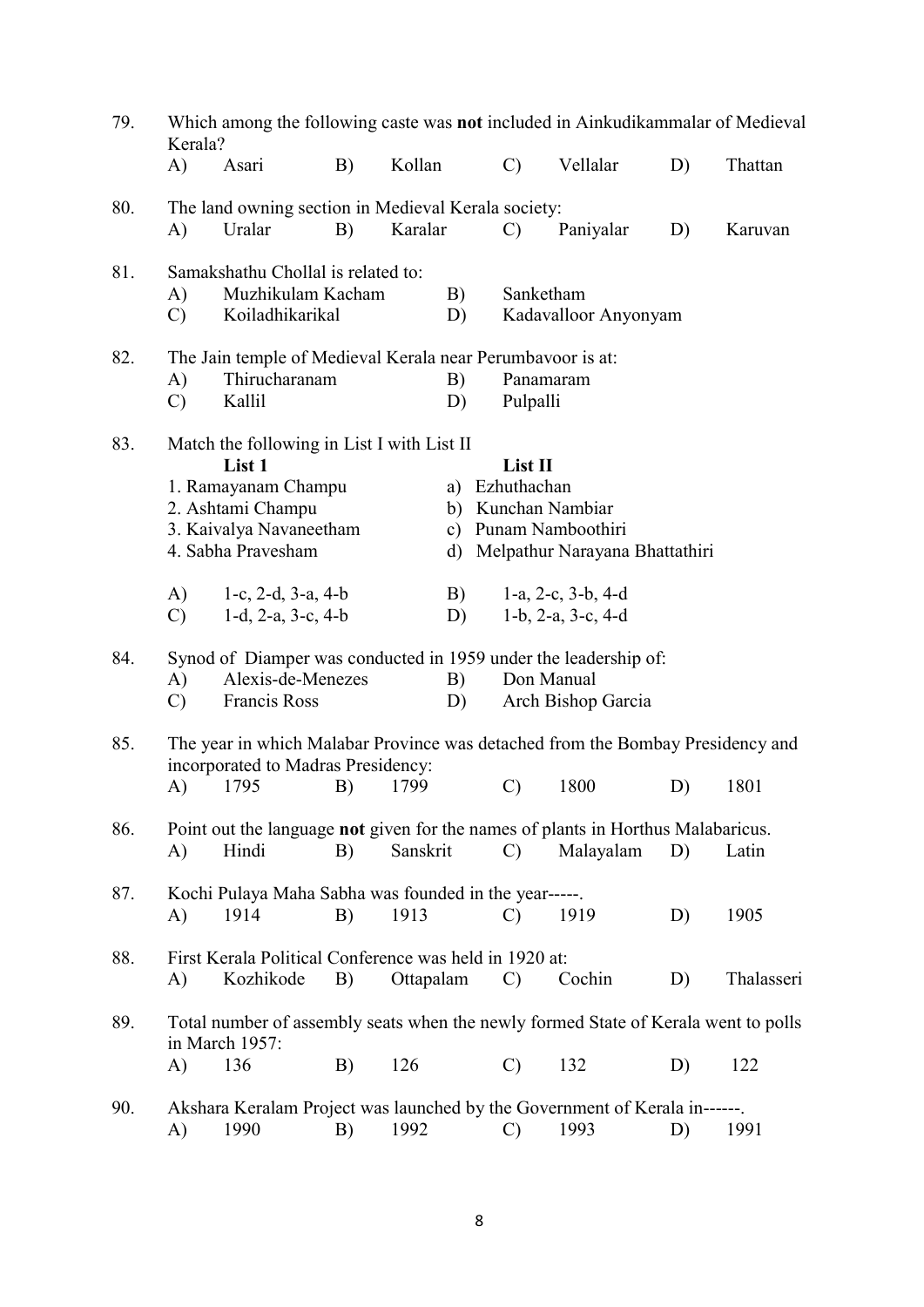| 91.  |               | Which among the following Indus site was found without a Citadel?                             |    |        |                |               |                            |    |             |
|------|---------------|-----------------------------------------------------------------------------------------------|----|--------|----------------|---------------|----------------------------|----|-------------|
|      | A)            | Lothal                                                                                        | B) |        | Dholavira      | $\mathcal{C}$ | Kalibangan                 | D) | Chanhudaro  |
| 92.  |               | Among the Upavedas, Dhanurveda deals with:                                                    |    |        |                |               |                            |    |             |
|      | A)            | Music                                                                                         | B) | Art    |                | $\mathcal{C}$ | Warfare                    | D) | Astronomy   |
| 93.  |               | Chedasutras were sacred literature attached to:                                               |    |        |                |               |                            |    |             |
|      | A)            | Ajivikas                                                                                      | B) |        | Jainism        | $\mathcal{C}$ | <b>Buddhism</b>            | D) | Virasaivism |
| 94.  |               | Number of Republics included in Vajji Confederation:                                          |    |        |                |               |                            |    |             |
|      | A)            | 7                                                                                             | B) | 8      |                | $\mathcal{C}$ | 6                          | D) | 10          |
| 95.  |               | Rashtrakutas had their capital at:                                                            |    |        |                |               |                            |    |             |
|      | A)            | Malkhed                                                                                       | B) | Ellora |                | $\mathcal{C}$ | Valabhi                    | D) | Kanauj      |
| 96.  |               | In Ancient India, atomic theory and concept of Panchabhutas were well explained by:           |    |        |                |               |                            |    |             |
|      | A)            | Samkhya                                                                                       | B) |        | Vaiseshika     | $\mathcal{C}$ | Vedanta                    | D) | Mimamsa     |
| 97.  |               | Quawat-ul-Islam mosque at Delhi was constructed by the Delhi Sultan.                          |    |        |                |               |                            |    |             |
|      | A)            | Iltumish                                                                                      |    |        | B)             | Balban        |                            |    |             |
|      | $\mathcal{C}$ | Qutub-uddin Aibak                                                                             |    |        | D)             |               | Ala-uddin Khalji           |    |             |
| 98.  |               | The first Afgan ruler of Delhi:                                                               |    |        |                |               |                            |    |             |
|      | A)            | Kizhr Khan                                                                                    |    |        | B)             |               | Mubarak Shah               |    |             |
|      | $\mathcal{C}$ | <b>Bahlul Lody</b>                                                                            |    |        | D)             |               | Sikander Lody              |    |             |
| 99.  |               | The King of Valabhi who was defeated by Harsha Vardhana:                                      |    |        |                |               |                            |    |             |
|      | A)            | Harivarman                                                                                    |    |        | B)             |               | Grahavarman                |    |             |
|      | $\mathcal{C}$ | Dhruvasena II                                                                                 |    |        | D)             | Sasanka       |                            |    |             |
| 100. |               | The officer in charge of the Imperial household and Kakhanas under the Mughals.               |    |        |                |               |                            |    |             |
|      | A)            | Mir Munshi                                                                                    | B) |        | Mir Bakshi     | $\mathcal{C}$ | Muhtasib                   | D) | Mir Saman   |
| 101. |               | Match the following British officers in list I with the re-captured territories in list II by |    |        |                |               |                            |    |             |
|      |               | the British in the Revolt of 1857<br>List I                                                   |    |        | List II        |               |                            |    |             |
|      |               | 1. Sir John Nicholson                                                                         |    | a)     | Jhansi         |               |                            |    |             |
|      |               | 2. General Havelock                                                                           |    | b)     | <b>Banaras</b> |               |                            |    |             |
|      |               | 3. Sir Huge Rose                                                                              |    | c)     | Delhi          |               |                            |    |             |
|      |               | 4. Colonel Neil                                                                               |    | d)     | Kanpur         |               |                            |    |             |
|      | A)            | 1-d, 2-c, $3-b$ , $4-a$                                                                       |    |        | B)             |               | 1-c, $2-d$ , $3-a$ , $4-b$ |    |             |
|      | $\mathcal{C}$ | $1-a$ , $2-b$ , $3-c$ , $4-d$                                                                 |    |        | D)             |               | 1-b, $2-d, 3-c, 4-a$       |    |             |
| 102. |               | 'Lokahitavadi' is the popular name of:                                                        |    |        |                |               |                            |    |             |
|      | A)            | Dadabhai Naoroji                                                                              |    |        | B)             |               | Shiv Narayan Agnihotri     |    |             |
|      | $\mathcal{C}$ | S S Bengali                                                                                   |    |        | D)             |               | Gopal Hari Deshmukh        |    |             |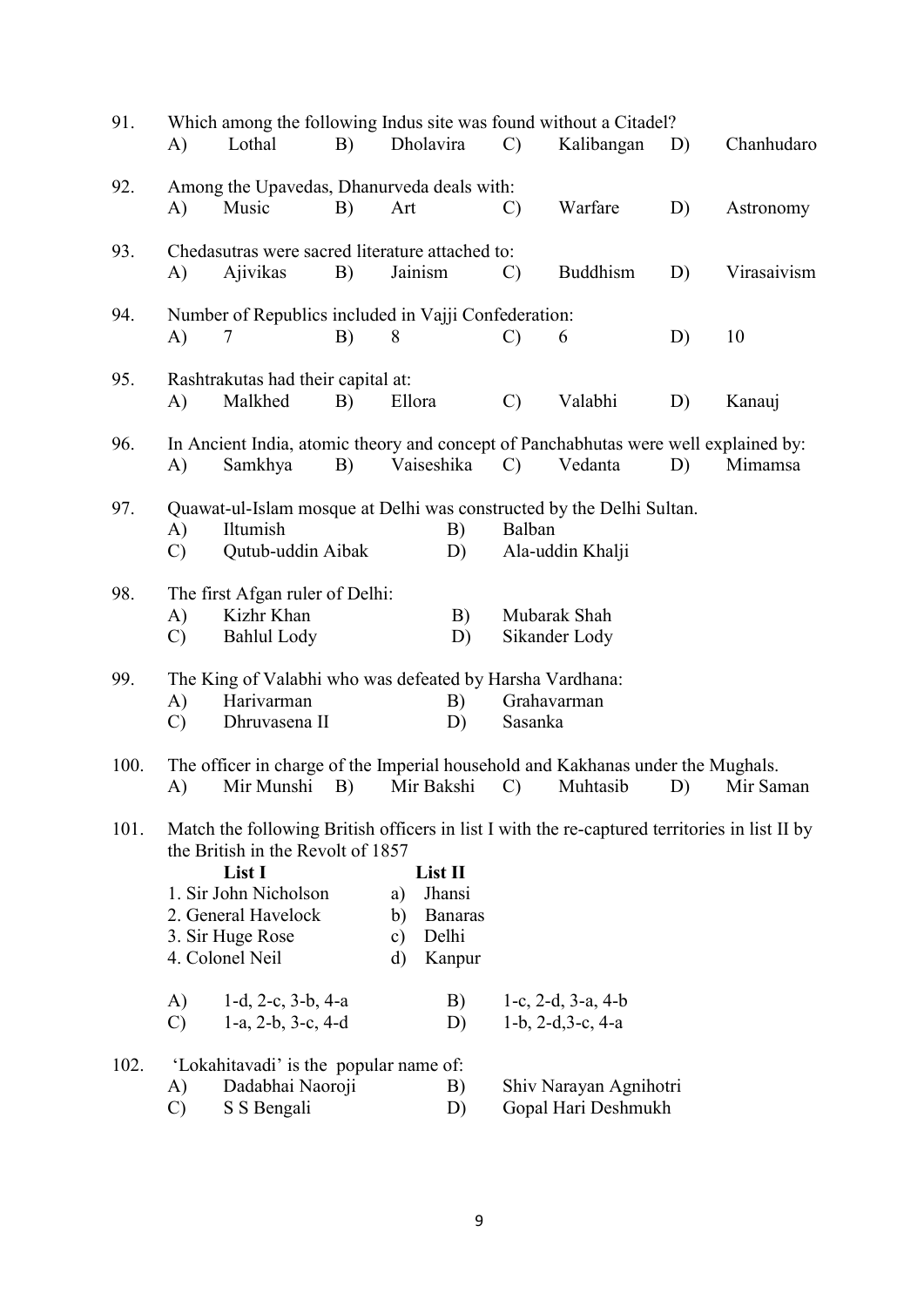| 103. | Match the following in list I with list II                 |                                                                            |
|------|------------------------------------------------------------|----------------------------------------------------------------------------|
|      | List I                                                     | List II                                                                    |
|      | 1. Hunter Commission                                       | a) 1917                                                                    |
|      | 2. Sadler Committee                                        | b) $1929$                                                                  |
|      | 3. Hartog Committee                                        | c) $1882$                                                                  |
|      | 4. Sergeant Scheme of Education                            | d) 1944                                                                    |
|      |                                                            |                                                                            |
|      | A)<br>$1-c$ , $2-b$ , $3-a$ , $4-d$                        | B)<br>$1-b$ , $2-d$ , $3-a$ , $4-c$                                        |
|      | 1-a, 2-c, $3-d$ , $4-b$<br>$\mathcal{C}$                   | D)<br>1-c, $2-a$ , $3-b$ , $4-d$                                           |
|      |                                                            |                                                                            |
| 104. |                                                            | Match the following in list I with list II of Cases with Revolutionaries   |
|      | List I                                                     | List II                                                                    |
|      | 1. Alipur Conspiracy Case                                  | a) Master Amirchand                                                        |
|      | 2. Lahore Conspiracy Case                                  | b) Ram Prasad Bismil                                                       |
|      | 3. Delhi Conspiracy Case                                   | c) Rajguru                                                                 |
|      | 4. Kakori Case                                             | d) Upendra Banerjee                                                        |
|      |                                                            |                                                                            |
|      | 1-b, 2-d, $3-a$ , $4-c$<br>A)                              | B)<br>$1-a, 2-c, 3-b, 4-d$                                                 |
|      | $1-c$ , $2-b$ , $3-a$ , $4-d$<br>$\mathbf{C}$              | 1-d, 2-c, 3-b, 4-a<br>D)                                                   |
|      |                                                            |                                                                            |
| 105. | Ghadar Party was founded by Lala Hardayal at:              |                                                                            |
|      | London<br>A)                                               | San francisco<br>B)                                                        |
|      | Tokyo<br>$\mathcal{C}$                                     | D)<br>Paris                                                                |
|      |                                                            |                                                                            |
| 106. |                                                            | Mandal Commission was established in 1979 under the Prime Ministership of: |
|      | V P Singh<br>A)                                            | Indira Gandhi<br>B)                                                        |
|      | Morarji Desai<br>$\mathcal{C}$                             | D)<br>I K Gujral                                                           |
|      |                                                            |                                                                            |
| 107. | Acadian Empire was founded by:                             |                                                                            |
|      | Sargon<br>A)                                               | Ur. Nammu<br>B)                                                            |
|      | Hammurabi<br>$\mathcal{C}$                                 | Nabonidus<br>D)                                                            |
|      |                                                            |                                                                            |
| 108. | The Bronze Age people who called their land, 'Black Land': |                                                                            |
|      | B)<br>Sumerians<br>A)                                      | Egyptians<br>Chinese<br>D)<br>$\mathcal{C}$<br>Incas                       |
|      |                                                            |                                                                            |
| 109. |                                                            | In the age of Renaissance, the Spanish writer Cervantes wrote the book:    |
|      | Divine Comedy<br>A)                                        | Decameron<br>B)                                                            |
|      | Merchant of Venice<br>$\mathcal{C}$                        | Don Quixote<br>D)                                                          |
|      |                                                            |                                                                            |
| 110. | Which among the following was not true about Descartes?    |                                                                            |
|      | First to make use of algebra in geometry<br>A)             |                                                                            |
|      | French Philosopher and Mathematician<br>B)                 |                                                                            |
|      | Originated scepticism in science<br>$\mathcal{C}$          |                                                                            |
|      | Invented the Barometer<br>D)                               |                                                                            |
|      |                                                            |                                                                            |
| 111. | 'Novum Organum' is attributed to:                          |                                                                            |
|      | Kepler<br>A)                                               | Isaac Newton<br>B)                                                         |
|      | Alias Hobbe<br>$\mathcal{C}$                               | Francis Bacon<br>D)                                                        |
|      |                                                            |                                                                            |